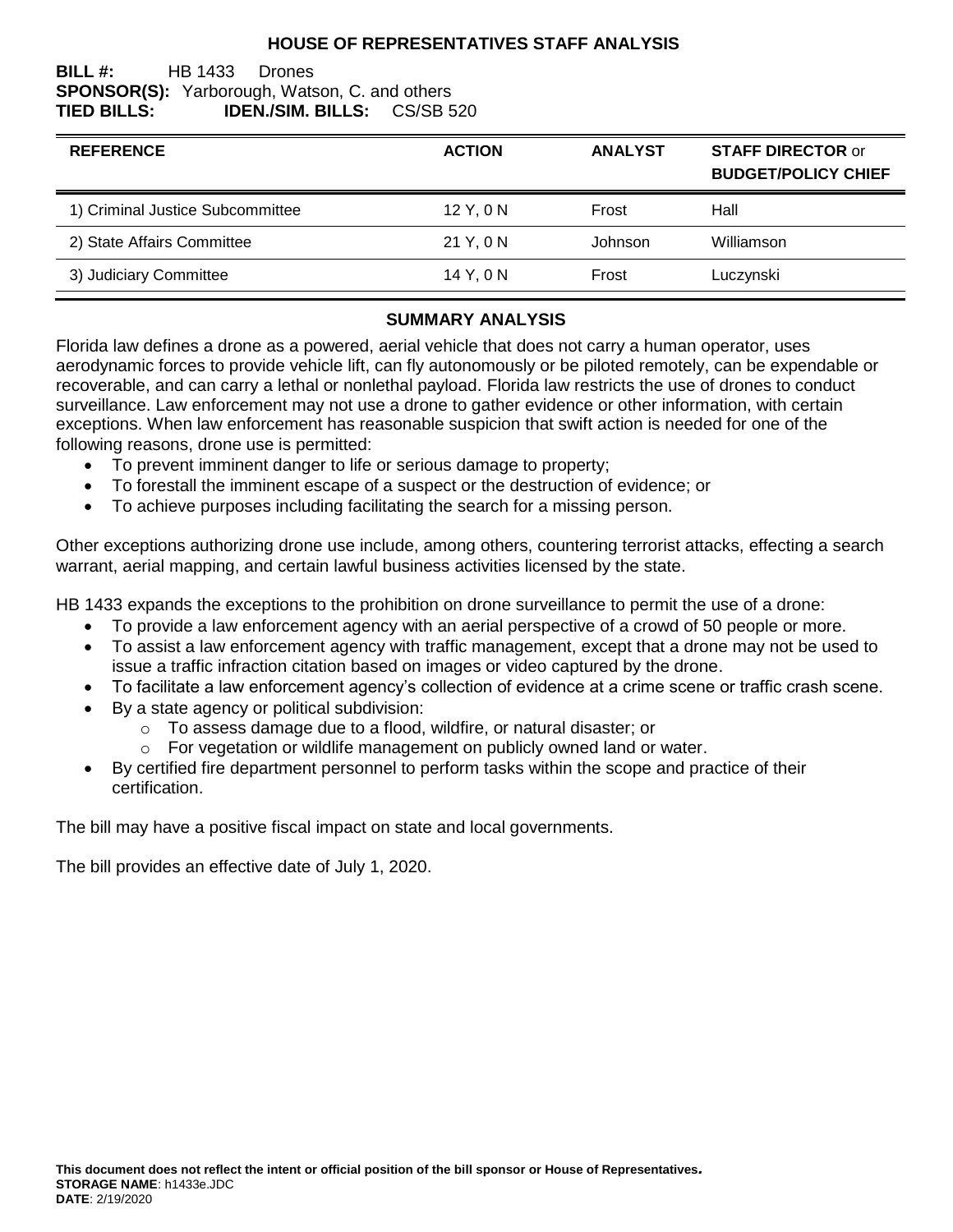## **FULL ANALYSIS**

# **I. SUBSTANTIVE ANALYSIS**

# A. EFFECT OF PROPOSED CHANGES:

## **Background**

Under Florida law, a drone is a powered, aerial vehicle that:

- Does not carry a human operator;
- Uses aerodynamic forces to provide vehicle lift;
- Can fly autonomously or be piloted remotely;
- Can be expendable or recoverable; and
- Can carry a lethal or nonlethal payload.<sup>1</sup>

The entire system of a drone and its associated elements, including communication links and components used to control the drone, is called an unmanned aircraft system.<sup>2</sup> Drones vary in size and weight and may be controlled manually or by an autopilot system using a data link which connects the drone's pilot to the drone. A drone may be equipped with infrared cameras<sup>3</sup> and "LADAR" (laser radar).<sup>4</sup>

## Public Safety Uses for Drones

Drones have proven useful to law enforcement and governmental entities. A study by the Center for the Study of the Drone at Bard College estimates that at least 910 state and local police, fire, emergency medical services, and other public safety agencies have acquired drones in recent years.<sup>5</sup> Two thirds of the public safety agencies using drones are law enforcement agencies. <sup>6</sup> Some available capabilities include searching for missing persons;<sup>7</sup> enhancing situational awareness in active shooter, hostage, or barricaded suspect incidents;<sup>8</sup> and assisting with border patrol operations.<sup>9</sup>

In traffic accident reconstruction, a drone can capture photographs from above a crash site for highly accurate reconstructions using composite images.<sup>10</sup> The North Carolina Department of Transportation (NCDOT) found that by utilizing drones and advanced imaging software, law enforcement can greatly accelerate accident investigations at a lower cost and with less risk to motorists and investigators.<sup>11</sup> In one study, NCDOT simulated a two-car crash and found that a drone was able to map the scene in 25 minutes while a terrestrial scanner, traditionally used for such mapping, took one hour and 51

 $\overline{a}$ 

[study.pdf#search=traffic%20reconstruction%20drone](https://www.ncdot.gov/divisions/aviation/Documents/ncshp-uas-mapping-study.pdf#search=traffic%20reconstruction%20drone) (last visited Feb. 19, 2020).

<sup>1</sup> S. 934.50(2)(a), F.S.

<sup>2</sup> S. 330.41(2)(c), F.S.

<sup>&</sup>lt;sup>3</sup> Infrared cameras can see objects through walls based on the relative levels of heat produced by the objects. Congressional Research Service, *Drones in Domestic Surveillance Operations: Fourth Amendment Implications and Congressional Response*, (Apr. 3, 2013) [www.fas.org/sgp/crs/natsec/R42701.pdf](http://www.fas.org/sgp/crs/natsec/R42701.pdf) (last visited Feb. 19, 2020).

<sup>&</sup>lt;sup>4</sup> The research and development laboratory at the Massachusetts Institute of Technology has developed airborne LADAR systems that generate detailed 3D imagery of terrain and structures, including those beneath dense foliage. The lab reports that a micro-LADAR could be used under both clear and heavy foliage conditions for surveillance and reconnaissance missions as well as for humanitarian assistance and disaster relief operations. Massachusetts Institute of Technology, *Micro-ladar*[, https://www.ll.mit.edu/r-d/projects/micro](https://www.ll.mit.edu/r-d/projects/micro-ladar)[ladar](https://www.ll.mit.edu/r-d/projects/micro-ladar) (last visited Feb. 19, 2020).

<sup>5</sup> Dan Gettinger, Center for the Study of the Drone at Bard College, *Public Safety Drones: An Update* (May 2018), <https://dronecenter.bard.edu/files/2018/05/CSD-Public-Safety-Drones-Update-1.pdf> (last visited Feb. 19, 2020). 6 *Id.*

<sup>&</sup>lt;sup>7</sup> Associated Press, Lost horse riders found with drone (Jan. 26, 2019)[, https://www.wctv.tv/content/news/Lost-horse-riders-found-with](https://www.wctv.tv/content/news/Lost-horse-riders-found-with-drone-504913522.html)[drone-504913522.html](https://www.wctv.tv/content/news/Lost-horse-riders-found-with-drone-504913522.html) (last visited Feb. 19, 2020).

<sup>8</sup> Los Angeles Police Department, *Small Unmanned Aerial System Pilot Program Deployment Guidelines and Procedures* (Oct. 13, 2017), [http://www.lapdpolicecom.lacity.org/101717/BPC\\_17-0410.pdf](http://www.lapdpolicecom.lacity.org/101717/BPC_17-0410.pdf) (last visited Feb. 19, 2020).

<sup>9</sup> David Bier and Matthew Feeney, *Drones on the Border: Efficacy and Privacy Implications*, Cato Institute (May 1, 2018),

<https://www.cato.org/publications/immigration-research-policy-brief/drones-border-efficacy-privacy-implications> (last visited Feb. 19, 2020).

<sup>&</sup>lt;sup>10</sup> Bob Susnjara, *How drones help Lake County police investigate crashes, get roads open faster*, DAILY HERALD (May 7, 2017), <http://www.dailyherald.com/news/20170506/how-drones-help-lake-county-police-investigate-crashes-get-roads-open-faster> (last visited Feb. 19, 2020).

<sup>11</sup> North Carolina Department of Transportation, Aviation Division, *Collision Scene Reconstruction and Investigation Using Unmanned Aircraft Systems* (August 2017)[, https://www.ncdot.gov/divisions/aviation/Documents/ncshp-uas-mapping-](https://www.ncdot.gov/divisions/aviation/Documents/ncshp-uas-mapping-study.pdf#search=traffic%20reconstruction%20drone)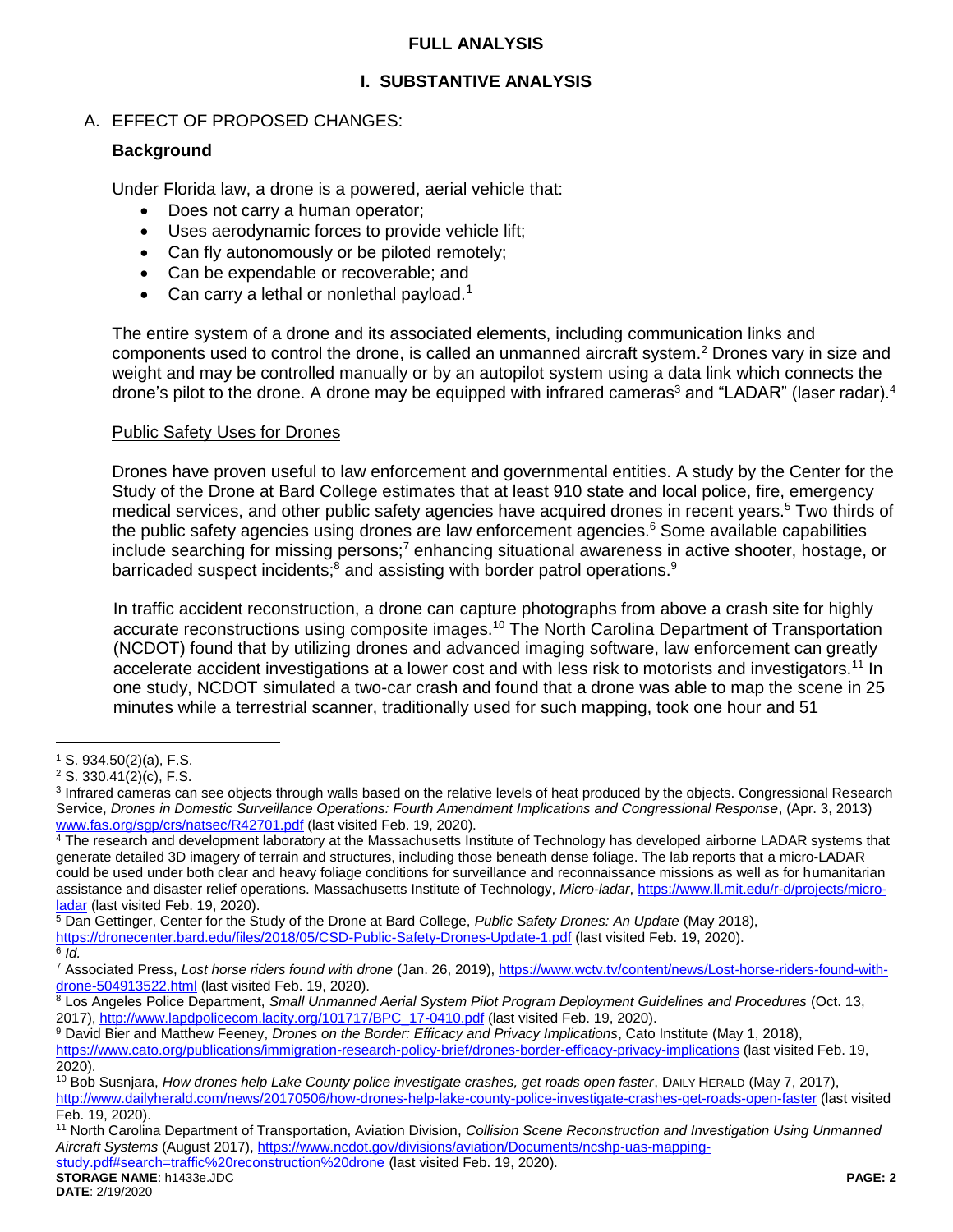minutes.<sup>12</sup> Other departments cite similar time-saving benefits to drone use, which consequently saves resources and helps reopen roads more quickly.<sup>13</sup>

Another potential use for drones is in traffic management, where the need for timely information on traffic flow and incidents is essential.<sup>14</sup> A 2004 study from the University of Florida, in conjunction with the Florida Department of Transportation, found that drone use in data collection and other tasks could drastically improve traffic management.<sup>15</sup> More recently, the Georgia Department of Transportation conducted a feasibility study to determine the economic and operational benefits of using drones.<sup>16</sup> The study noted that current traffic surveillance technologies are either inflexible, such as fixed traffic sensors, or labor intensive;<sup>17</sup> however, drones provide a low-cost means of observing traffic aerially and thus improve response times and outcomes for a number of different traffic events.<sup>18</sup> In 2018, the Ohio Department of Transportation launched a three-year study on the potential for coordination and communication between smart vehicles, transportation infrastructure, and drones.<sup>19</sup>

Drones also promote efficiency in responding to natural disasters. A drone can quickly assess damage to buildings and infrastructure.<sup>20</sup> During Hurricane Harvey in Houston in 2017, drones were used to monitor levees, predict flooding, estimate how long an area would be underwater, and create detailed maps to help emergency management agencies.<sup>21</sup> Following Hurricane Michael in 2018, the University of Florida Institute of Food and Agricultural Sciences used drones to determine agricultural crop damage and yield reduction to provide a more accurate account of the damage caused by the storm.<sup>22</sup> Drones may also provide vital assistance to fire departments by using thermal cameras to find victims trapped in a fire, assess how a fire is spreading, or to make emergency supply deliveries.<sup>23</sup>

#### Federal Drone Regulation

The Federal Aviation Administration (FAA) regulates use of navigable airspace.<sup>24</sup> FAA has allowed drone use for essential public operations such as firefighting, disaster relief, search and rescue, law enforcement, border patrol, and scientific research since 1990.<sup>25</sup> In February 2012, the Congress passed the Federal Aviation Authority Modernizing and Reform Act (Act), which required FAA to safely open the nation's airspace to drones by September 2015.

Based on authority granted by the Act, the FAA issued its regulations on the operation and certification of small drones, those weighing less than 55 pounds at take-off, in June 2016.<sup>26</sup> The 2016 small drone regulations facilitated civilian drone use in the navigable airspace and included airspace restrictions and

 $\overline{a}$ <sup>12</sup> *Id.*

<sup>13</sup> Jenni Bergal, Pew Charitable Trusts, *Another Use for Drones: Investigating Car Wrecks* (August 6, 2018),

<https://www.pewtrusts.org/en/research-and-analysis/blogs/stateline/2018/08/06/another-use-for-drones-investigating-car-wrecks> (last visited Feb. 19, 2020).

<sup>14</sup> Florida Department of Transportation, *Use of Unmanned Aerial Vehicles in Traffic Surveillance and Traffic Management: Technical Memorandum*, pg. 1 (May 12, 2005)[, https://www.i95coalition.org/wp-content/uploads/2015/03/Report\\_TechMemo\\_UAV\\_FL.pdf](https://www.i95coalition.org/wp-content/uploads/2015/03/Report_TechMemo_UAV_FL.pdf) (last visited Feb. 19, 2020).

<sup>15</sup> *Id.* at 4.

<sup>&</sup>lt;sup>16</sup> Javier Irizarry and Eric Johnson, *Feasibility Study to Determine the Economic and Operational Benefits of Utilizing Unmanned Aerial Vehicles (UAVs): Final Report* (May 6, 2014)[, https://smartech.gatech.edu/bitstream/handle/1853/52810/FHWA-GA-1H-12-38.pdf](https://smartech.gatech.edu/bitstream/handle/1853/52810/FHWA-GA-1H-12-38.pdf) (last visited Feb. 19, 2020).

<sup>17</sup> *Id.* at 13.

<sup>18</sup> *Id.*

<sup>19</sup> Matt Leonard, *Ohio plans to integrate drones into traffic management*, GCN (Jun. 19, 2018), [https://gcn.com/articles/2018/06/19/ohio](https://gcn.com/articles/2018/06/19/ohio-drone-traffic-management.aspx)[drone-traffic-management.aspx](https://gcn.com/articles/2018/06/19/ohio-drone-traffic-management.aspx) (last visited Feb. 19, 2020).

<sup>20</sup> Matthew Hutson, *Hurricanes Show Why Drones Are the Future of Disaster Relief* (Sep. 9, 2017),

<https://www.nbcnews.com/mach/science/hurricanes-show-why-drones-are-future-disaster-relief-ncna799961> (last visited Feb. 19, 2020).

<sup>21</sup> *Id.*

<sup>22</sup> Beverly James, *Florida Panhandle: Drones Used to Assess Hurricane Michael Damage* (Oct. 30, 2018),

<https://agfax.com/2018/10/30/florida-panhandle-drones-used-to-assess-hurricane-michael-damage/> (last visited Feb. 19, 2020).

<sup>&</sup>lt;sup>23</sup> Zacc Dukowitz, 7 ways Fire Departments Use Drones in the Field (Apr. 25, 2018),<https://uavcoach.com/drones-fire-departments/> (last visited Feb. 19, 2020).

<sup>24</sup> 49 U.S.C. § 40103 (2019).

<sup>25</sup> FAA, *Fact Sheet – Unmanned Aircraft Systems*, (Feb. 15, 2015),

[https://www.faa.gov/news/fact\\_sheets/news\\_story.cfm?newsId=18297](https://www.faa.gov/news/fact_sheets/news_story.cfm?newsId=18297) (last visited Feb. 19, 2020).

<sup>26</sup> 81 Fed. Reg. 42063 (2016)*.*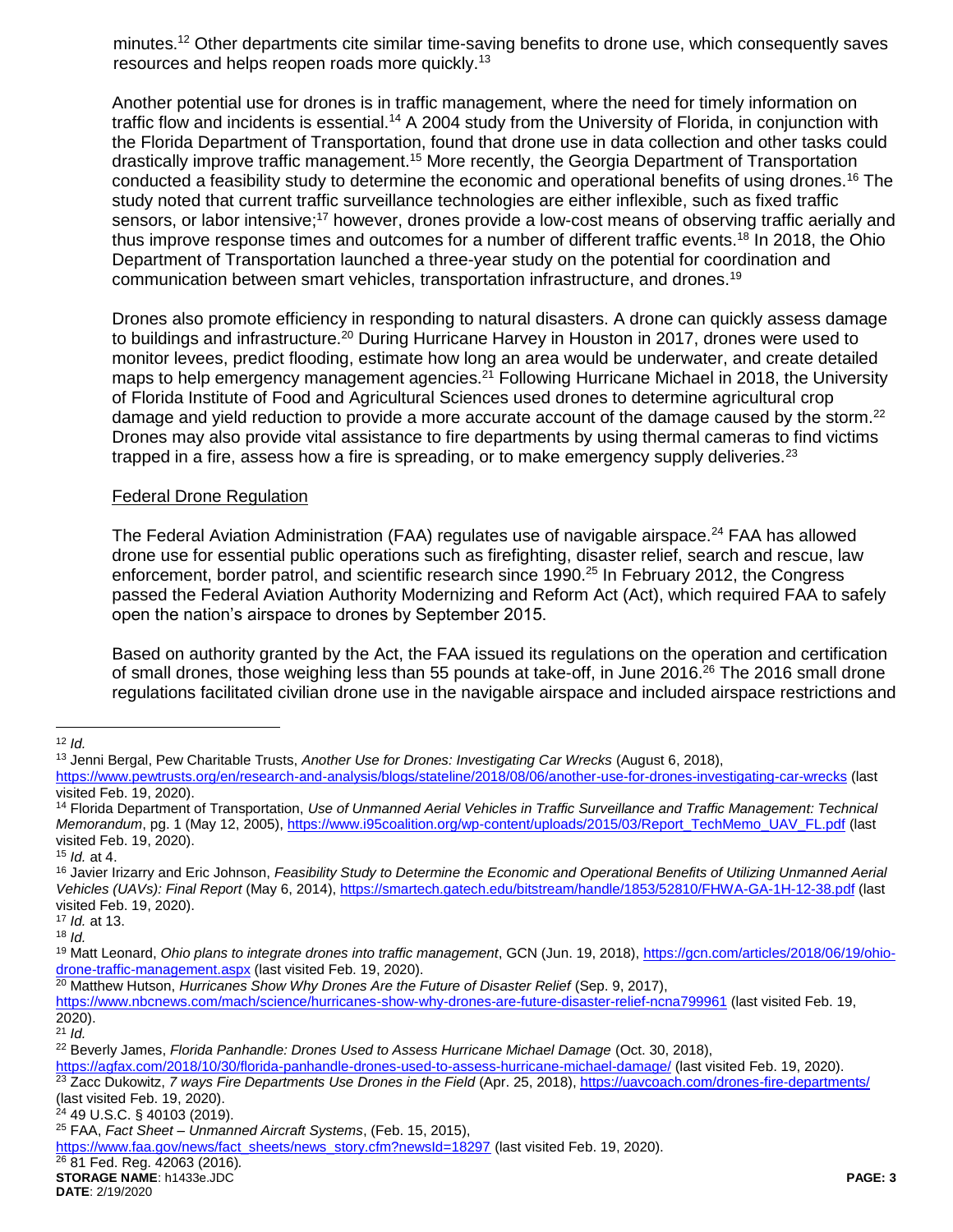a waiver mechanism allowing deviations from drone operational restrictions upon application and authorization by FAA. These regulations, which are currently in effect:

- Prohibit a small drone from flying more than 400 feet above the ground or a structure;
- Require a small drone operator to maintain visual line of sight of the aircraft; and
- Prohibit operating a small drone at night.

In 2017, the FAA launched the Unmanned Aircraft Systems Integration Pilot Program.<sup>27</sup> One objective of this pilot program is to test and evaluate various models of state, local, and tribal government involvement to develop and enforce federal regulation of drone operations. Current pilot program participants are exploring package delivery, delivery of life-saving medical equipment, pipeline inspection, airport security, and border protection.<sup>28</sup> These proposals require the FAA to waive some regulations controlling drone operation.

On January 18, 2019, the FAA announced a new proposed regulation for the use of drones that would allow drone operators to routinely fly over people and fly at night.<sup>29</sup> The proposed regulation provides a risk-assessment model based upon the weight and design of the drone and proposes considering mitigation based on features designed to prohibit serious injury or property damage if the drone makes contact with a person or property on the ground.<sup>30</sup> The FAA began accepting public comment on the proposed regulation on February 13, 2019, and has yet to complete a final draft.<sup>31</sup>

#### Fourth Amendment Considerations

The Fourth Amendment of the United States Constitution guarantees:

- The right of the people to be secure in their persons, houses, papers, and effects, against unreasonable searches and seizures shall not be violated; and
- No warrants shall issue without probable cause, supported by oath or affirmation, and particularly describing the place to be searched, and the persons or things to be seized.<sup>32</sup>

Under Fourth Amendment jurisprudence, a search occurs whenever the government intrudes upon an area in which a person has a reasonable expectation of privacy. If there is no reasonable expectation of privacy in the area, Fourth Amendment protections do not apply. However, if the activity qualifies as a search because there is a reasonable expectation of privacy in the area, either the government must secure a warrant or an exception to the warrant requirement must apply.<sup>33</sup>

## *Searches from the Navigable Airspace*

The United States Supreme Court (Court) has generally held that a person does not have an expectation of privacy in the navigable airspace above otherwise protected areas, such as a home. In 1986, the Court held in *California v. Ciraolo* that police officers who flew a private plane 1,000 feet over a yard to observe marijuana growing within did not conduct a search under the Fourth Amendment.<sup>34</sup> The Court reasoned that a person does not have a reasonable expectation of privacy under these circumstances because "[a]ny member of the public flying in this airspace who glanced down could have seen everything that these officers observed." <sup>35</sup> Of note, the officers' observations in *Ciraolo* were naked-eye.

<sup>28</sup> Federal Aviation Administration, *Integration Pilot Program Lead Participants*,

 $\overline{a}$ 

<sup>35</sup> *California*, 476 U.S. at 214-15.

**STORAGE NAME**: h1433e.JDC **PAGE: 4 DATE**: 2/19/2020

<sup>27</sup> Federal Aviation Administration, UAS Integration Program, *Program Overview* (Oct. 25, 2017), [https://www.faa.gov/uas/programs\\_partnerships/integration\\_pilot\\_program/](https://www.faa.gov/uas/programs_partnerships/integration_pilot_program/) (last visited Feb. 19, 2020).

[https://www.faa.gov/uas/programs\\_partnerships/integration\\_pilot\\_program/lead\\_participants/](https://www.faa.gov/uas/programs_partnerships/integration_pilot_program/lead_participants/) (last visited Feb. 19, 2020).

<sup>&</sup>lt;sup>29</sup> Safe and Secure Operations of Small Unmanned Aircraft Systems, 84 Fed. Reg. 3732 (February 13, 2019) (to be codified at 14 CFR Part 107),<https://www.govinfo.gov/content/pkg/FR-2019-02-13/pdf/2019-00758.pdf> (last visited Feb. 19, 2020).

<sup>30</sup> *Id.*

<sup>31</sup> *Id*.

<sup>32</sup> U.S. Const. amend. IV.

<sup>33</sup> Examples of exceptions to the warrant requirement include exigent circumstances, searches of motor vehicles, and searches incident to arrest.

<sup>34</sup> *California v. Ciraolo*, 476 U.S. 207 (1986).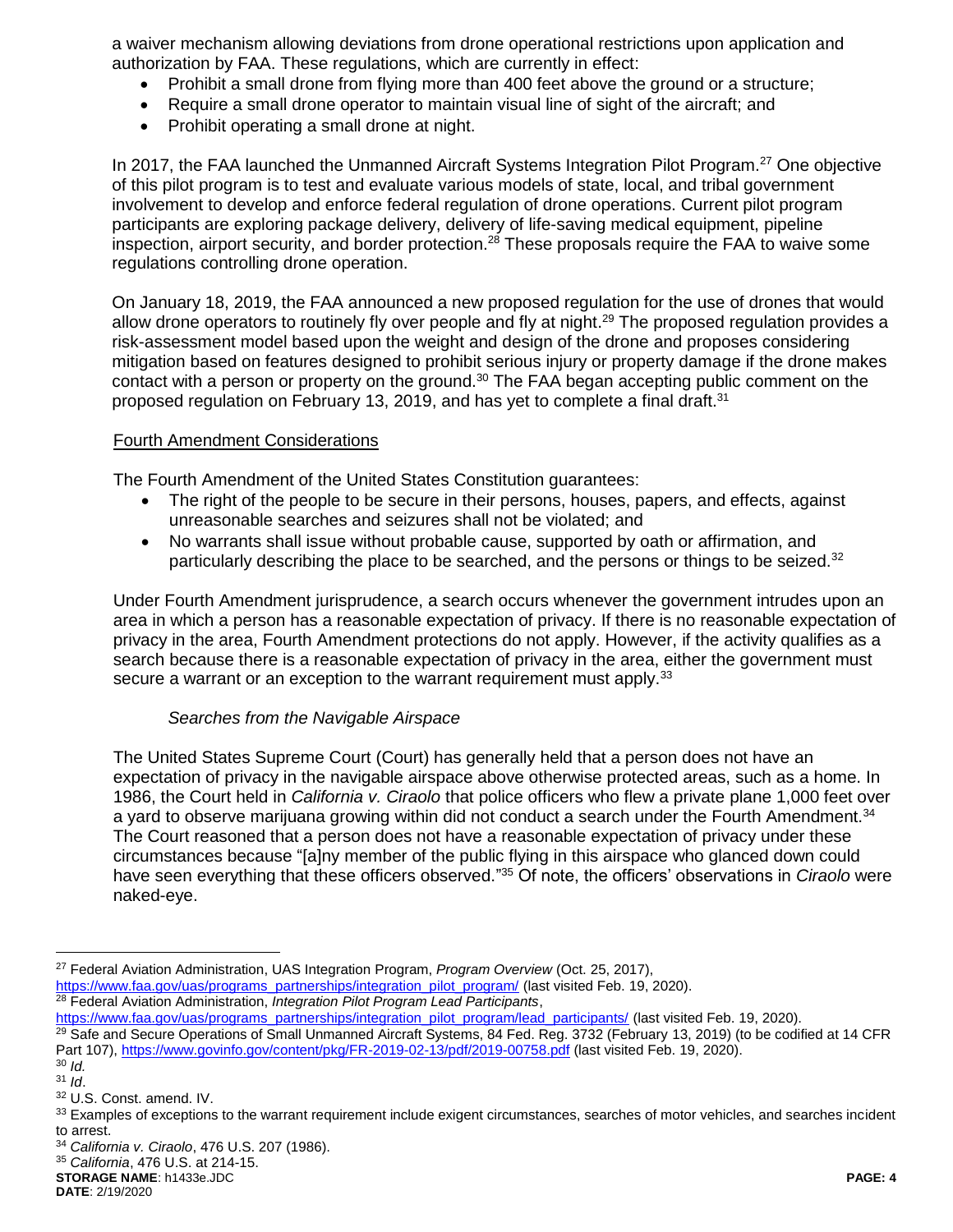During the same term as *Ciraolo*, the Court considered *Dow Chemical Co. v. United States*, in which the federal Environmental Protection Agency (EPA) employed a contractor to conduct aerial surveillance of a chemical plant using an airplane and aerial mapping camera.<sup>36</sup> The Court noted that the photographs used by the EPA are commonly used in mapmaking, further reasoning that "any person with an airplane and an aerial camera could readily duplicate them."<sup>37</sup> The Court signaled, however, that more sophisticated technologies might give rise to Fourth Amendment protections:

It may well be, as the Government concedes, that surveillance of private property by using highly sophisticated surveillance equipment not generally available to the public, such as satellite technology, might be constitutionally proscribed absent a warrant. But the photographs here are not so revealing of intimate details as to raise constitutional concerns. Although they undoubtedly give EPA more detailed information than naked-eye views, they remain limited to an outline of the facility's buildings and equipment. The mere fact that human vision is enhanced somewhat, at least to the degree here, does not give rise to constitutional problems.<sup>38</sup>

#### *Governmental Use of Advanced Technologies*

In 2001, the Court held in *Kyllo v. United States* that police use of sense-enhancing technology not generally available to the public constituted a search under the Fourth Amendment when used to intrude into a constitutionally protected area.<sup>39</sup> The technology at issue in *Kyllo* was a thermal-imaging sensor, which police used to scan a home to detect marijuana cultivation within. Although the police did not physically enter the home, the Court held that using a device not in general public use to explore details of the home that would previously have been unknowable without physical intrusion was a search that was presumptively unreasonable without a warrant.<sup>40</sup>

The Court has not addressed drones and the Fourth Amendment. Importantly, civilian hobbyist and commercial drone use has increased in recent years along with law enforcement use. The FAA estimates the market for commercial drones will triple by 2023.<sup>41</sup> As drone flight is available to the general public, it follows under both the *Ciraolo* line of cases regarding aerial surveillance and *Kyllo* that drone observations would not constitute a search. However, the Court has recently changed course in Fourth Amendment jurisprudence with several key cases addressing new technological capabilities in other areas, such as with cell phones, mobile trackers, and cell site tracking.<sup>42</sup> These cases addressing new technologies suggest a trend towards increasing privacy protections beyond the traditional analyses used in the *Ciraolo* and *Kyllo* era, making it difficult to predict with any precision how the courts will handle drones and privacy issues.

<sup>39</sup> *Kyllo v. U.S.*, 533 U.S. 27, 34 (2001).

 $\overline{a}$ <sup>36</sup> *Dow Chemical Co. v. U.S.*, 476 U.S. 227 (1986).

<sup>37</sup> *Dow*, 476 U.S. at 231.

<sup>38</sup> *Dow*, 476 U.S. at 238.

<sup>40</sup> *Kyllo*, 533 U.S. at 40.

<sup>41</sup> Federal Aviation Administration, *FAA Aerospace Forecast: Fiscal Years 2019-2039*,

[https://www.faa.gov/data\\_research/aviation/aerospace\\_forecasts/media/FY2019-39\\_FAA\\_Aerospace\\_Forecast.pdf](https://www.faa.gov/data_research/aviation/aerospace_forecasts/media/FY2019-39_FAA_Aerospace_Forecast.pdf) (last visited Feb. 19, 2020).

**STORAGE NAME**: h1433e.JDC **PAGE: 5** <sup>42</sup> *Riley v. California*, 134 S.Ct. 2473 (2014); *United States v. Jones*, 565 U.S. 400 (2012); *Carpenter v. United States*, 138 S.Ct. 2206 (2018).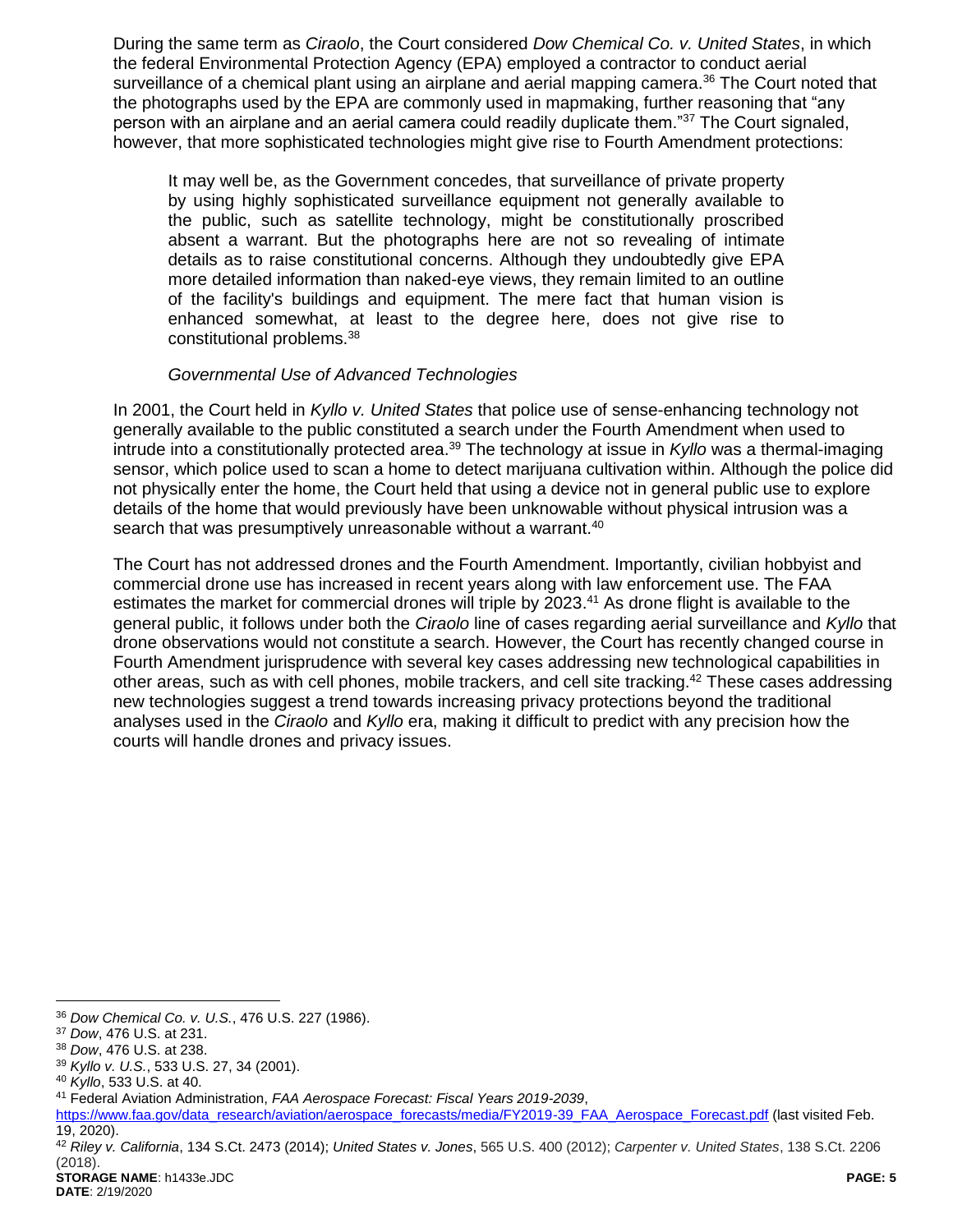## Florida Law

Section 934.50, F.S., restricts the use of drones by individuals and government entities to conduct surveillance. The law recognizes that a real property owner is presumed to have a reasonable expectation of privacy on his or her privately owned real property if he or she cannot be seen by persons at ground level who are in a place they have a legal right to be.<sup>43</sup> Thus, law enforcement may not use a drone to gather evidence or other information, with certain exceptions. When law enforcement has reasonable suspicion that swift action is needed for one of the following reasons, drone use is permitted to:

- Prevent imminent danger to life or serious damage to property;
- Forestall the imminent escape of a suspect or the destruction of evidence; or
- Achieve purposes including facilitating the search for a missing person.<sup>44</sup>

Other exceptions authorizing drone use include:

- Countering terrorist attacks;
- **Effecting search warrants authorized by a judge;**
- Lawful business activities licensed by the state, with certain exceptions;
- Assessing property for ad valorem taxation purposes;
- Capturing images of utilities for specified purposes;
- Aerial mapping;
- Cargo delivery;
- Capturing images necessary for drone navigation; and
- Routing, siting, installation, maintenance, or inspection of communications service facilities.<sup>45</sup>

Section 934.50, F.S., further provides that evidence obtained or collected by a law enforcement agency using a drone is not admissible in a criminal prosecution in any court of law in the state, unless it is permitted under an exception. 46

## **Effect of Proposed Changes**

HB 1433 creates additional exceptions to the general prohibition on drone surveillance by allowing drone use:

- To provide a law enforcement agency with an aerial perspective of a crowd of 50 people or more.
- To assist a law enforcement agency with traffic management, except that a drone may not be used to issue a traffic infraction citation based on images or video captured by the drone.
- To facilitate a law enforcement agency's collection of evidence at a crime scene or traffic crash scene.
- By a state agency or political subdivision:
	- o To assess damage due to a flood, wildfire, or natural disaster; or
	- o For vegetation or wildlife management on publicly owned land or water.
- By certified fire department personnel to perform tasks within the scope and practice of their certification.

The bill creates opportunities for law enforcement and state agencies to improve efficiency by authorizing drone use to accomplish tasks currently performed by manned aircraft. As with any surveillance activity, governmental actors are bound by Fourth Amendment protections. Though the bill allows the government to use drones, the manner of use must comport with constitutional privacy protections.

The bill provides an effective date of July 1, 2020.

**STORAGE NAME**: h1433e.JDC **PAGE: 6 DATE**: 2/19/2020

 $\overline{a}$ <sup>43</sup> S. 934.50(3)(a), (4), F.S.

<sup>44</sup> S. 934.50(4)(c), F.S.

 $45$  S. 934.50(4)(a)-(b), and (d)-(j), F.S.

<sup>46</sup> S. 934.50(6), F.S.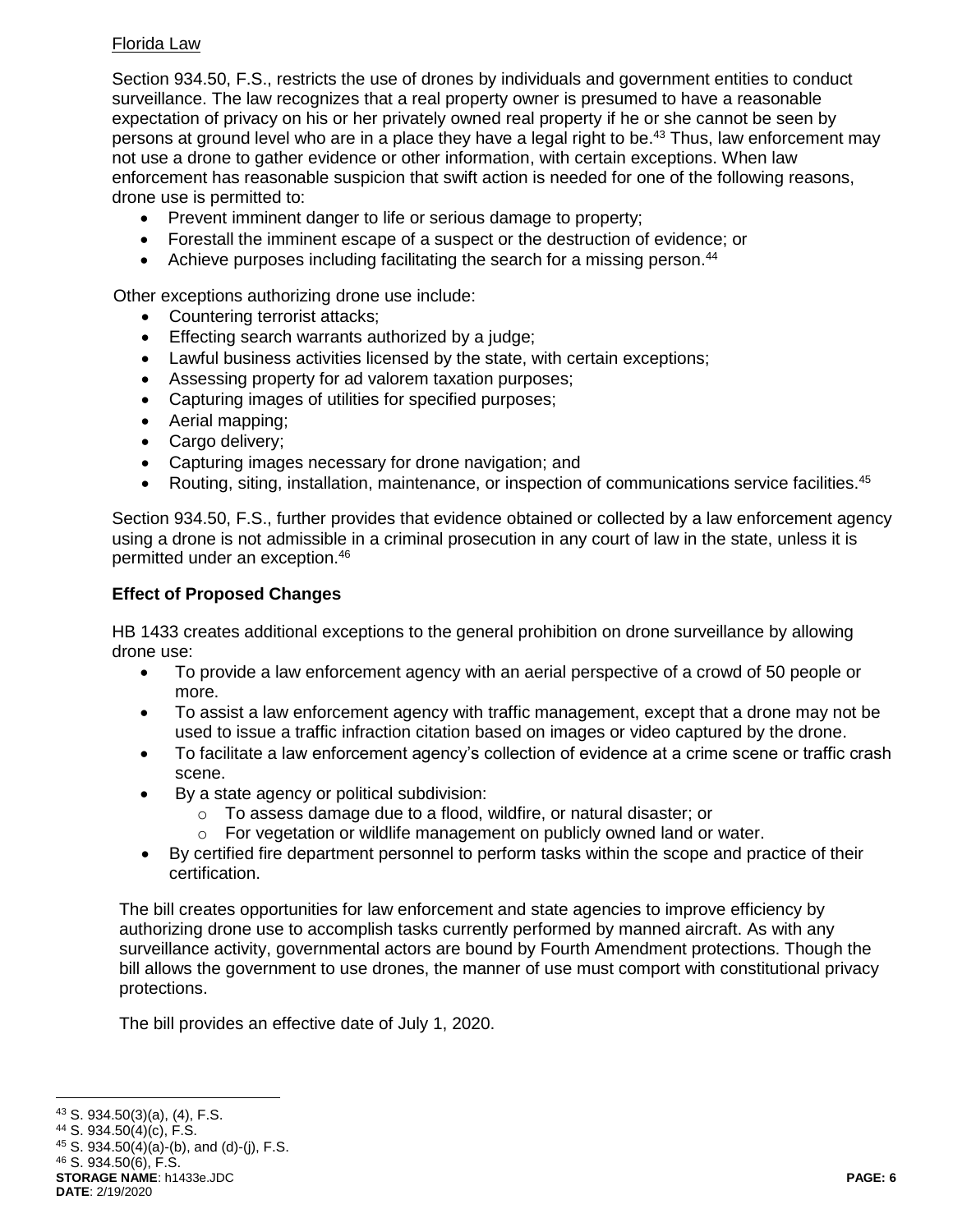B. SECTION DIRECTORY:

**Section 1:** Amends s. 934.50, F.S., relating to searches and seizure using a drone. **Section 2:** Provides an effective date of July 1, 2020.

## **II. FISCAL ANALYSIS & ECONOMIC IMPACT STATEMENT**

- A. FISCAL IMPACT ON STATE GOVERNMENT:
	- 1. Revenues:

None.

2. Expenditures:

Drones have proven to be more efficient than traditional on-the-ground or manned aircraft efforts in several public safety operations. Authorizing their use for more purposes may reduce costs for state agencies performing these operations, such as the Florida Highway Patrol and the Department of Agriculture and Consumer Services.

- B. FISCAL IMPACT ON LOCAL GOVERNMENTS:
	- 1. Revenues:

None.

2. Expenditures:

Drones have proven to be more efficient than traditional on-the-ground or manned aircraft efforts in several public safety operations. Authorizing their use for more purposes may reduce costs for local law enforcement and fire departments.

C. DIRECT ECONOMIC IMPACT ON PRIVATE SECTOR:

None.

D. FISCAL COMMENTS:

None.

#### **III. COMMENTS**

- A. CONSTITUTIONAL ISSUES:
	- 1. Applicability of Municipality/County Mandates Provision:

Not applicable. This bill does not appear to: require counties or municipalities to spend funds or take action requiring the expenditure of funds; reduce the authority that counties or municipalities have to raise revenues in the aggregate; or reduce the percentage of state tax shared with counties or municipalities.

2. Other:

Governmental action is subject to the requirements of the Fourth Amendment of the U.S. Constitution. Though the bill authorizes drone use in certain circumstances, the Fourth Amendment may control how the drone is used under a particular factual scenario, such as determining whether a warrant is required.